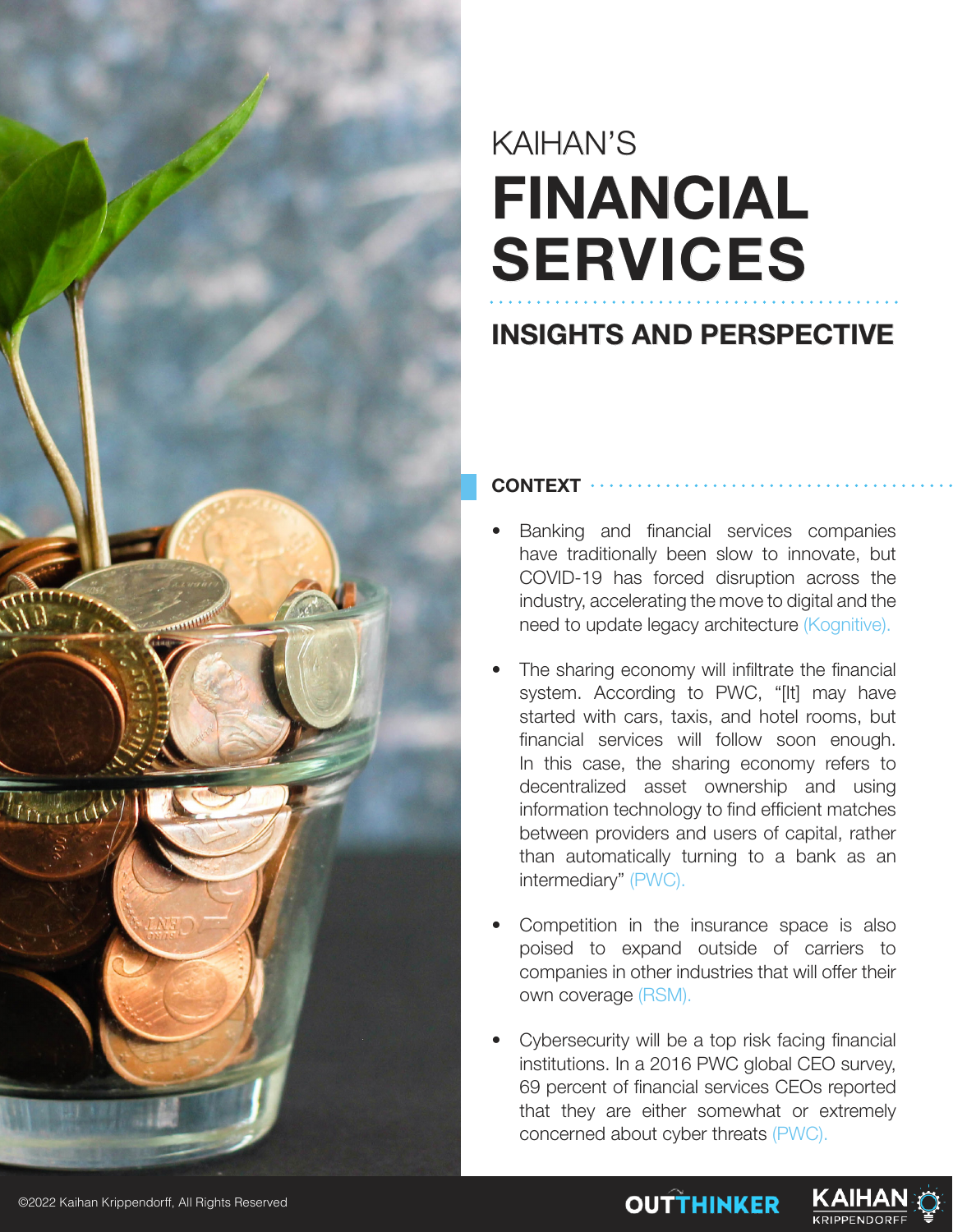#### **TRENDS**

#### **1. Digital Transformation:**

- The COVID-19 pandemic forced banks to enhance speed-to-market in order to deliver superior customer experiences.
- Banks continue to move away from physical branches to self-service digital channels. Digital must remain a priority. Banks need to move to digital to provide real-time insights and rapid response to customer needs (Forbes).
- Mobile and wearable technologies provide opportunities for individual customization (Source).
- Banks have had to update their legacy underwriting and risk management systems to deal with pandemic-driven increased demand for loans.

#### **2. Focus on User Experience:**

- Increasingly, customers will expect to be treated as individuals rather than segments. In the future, they will want to design their own suite of banking and financial services offerings based on goals and usage.
- "Hyper-personalization" and loyalty will be critical differentiators (Forbes). Customer intelligence will become the most important predictor of revenue growth and profitability.
- Millennials born between 1981 and 1996 hold significantly more debt as a share of net worth than any other generation. Lenders may need to change the way they interact with this generation (Source).
- AI will be used to provide natural language processing, identification of patterns, mobility, and supervised learning.

• Financial institutions have traditionally designed offerings and defined segments internally, but this model isn't working. Now they will need to ask, "What do our customers want?" and develop accordingly (PWC).

#### **3. Collaboration:**

- Unexpected partnerships and ecosystems between banks and fintech companies are forming. Initially, fintech companies were seen as competitors to slow banks who were unable to keep up with technological breakthroughs. Now, banks are partnering with fintechs to get access to enhanced marketing, administration, and loan services (Source).
- Collaboration will be the primary driver of disruption. "The biggest near-term threat to most banks comes not from fintechs but from traditional competitors better leveraging those fintechs." (source)

#### **4. Regulatory & Security Compliance:**

- Increased regulatory requirements are driving banks to use AI and robotics to address constraints and provide anti-fraud and regulatory compliance (Source).
- Customers want more control over their data, and regulations like Open Banking in the UK, the Payment Services Directive II in Europe, and commercial banking aggregator models in the US are following suit (source).
- Banks need to move operations remote in a secure manner by taking advantage of cloud technologies (Forbes). Cybersecurity will continue to be an industry focus and a key customer concern (PWC).
- Environmental, Social, and Governance (ESG)



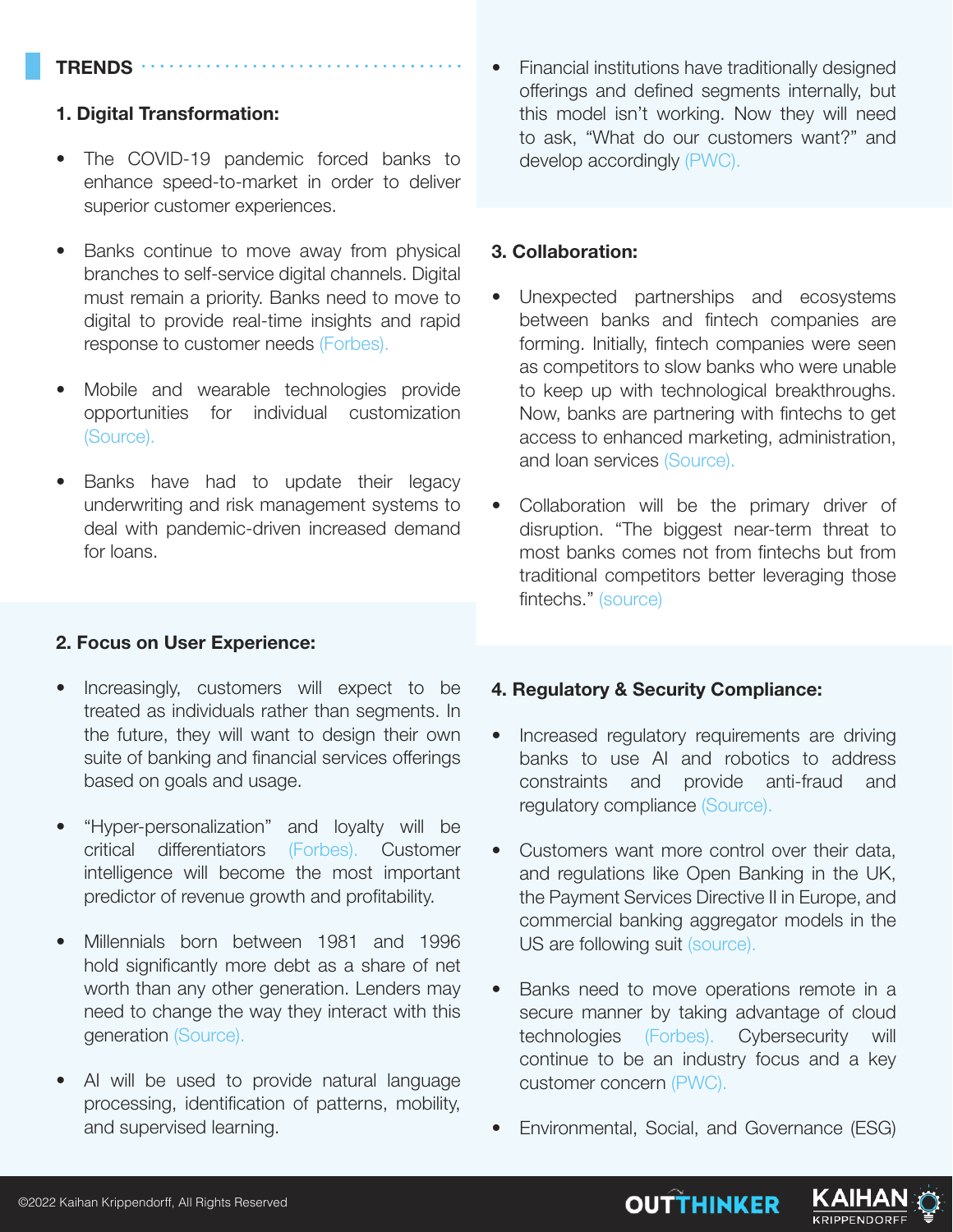practices will become more prevalent. Social and sustainable financing options offer banking and capital companies an opportunity to finance a sustainable future while driving market growth. An estimated \$100-150T of financing will be needed globally over the next three decades to reach compliance with the Paris Agreement (Source).

#### **5. Moving Beyond Cash:**

- Contactless payments will continue to increase, and the sharing economy will expand to financial systems. In April 2020, 27 percent of US businesses reported an increase in contactless payments as a result of the pandemic. Seventy-four percent of global customers say they will continue using contactless payment methods once the pandemic is over (Forbes).
- In the future, banking may not look like what we're used to today. Technology will enable matches between providers and users of capital, without using banks as an intermediary. Blockchain will support a new decentralized system to provide a "public ledger" and create trust (PWC).

**8PS**

| Leverage<br><b>Point</b> | "8Ps" of<br><b>Strategy</b>                                                                                                                              | <b>Opportunity</b><br>for Disruption | <b>Recommended Leverage Points</b>                                                                                                                                                                                                                                                                                                                                                                                                                 |
|--------------------------|----------------------------------------------------------------------------------------------------------------------------------------------------------|--------------------------------------|----------------------------------------------------------------------------------------------------------------------------------------------------------------------------------------------------------------------------------------------------------------------------------------------------------------------------------------------------------------------------------------------------------------------------------------------------|
| Position                 | The core<br>customers and<br>stakeholders<br>you serve.<br>The financial<br>services<br>they need.<br>The brand<br>attributes<br>that matter to<br>them. | 10                                   | How would you rank the current level of trust that<br>your customers feel toward your brand?<br>What actions have you taken to support your<br>customers and improve the lack of trust in the<br>financial services industry?<br>What tools are you using to collect and interpret<br>$\bullet$<br>customer data to understand your customers?<br>Can your customers personalize their suite of<br>offerings based on need and what they will use? |
| Product                  | Your suite<br>of product<br>offerings.<br>Where you<br>outperform<br>competitors.<br>Where you<br>underperform.                                          | 3                                    | How have you altered your offerings to serve a<br>greater number of customer segments?<br>What options do you have to package and<br>personalize offerings according to customer<br>preferences?                                                                                                                                                                                                                                                   |

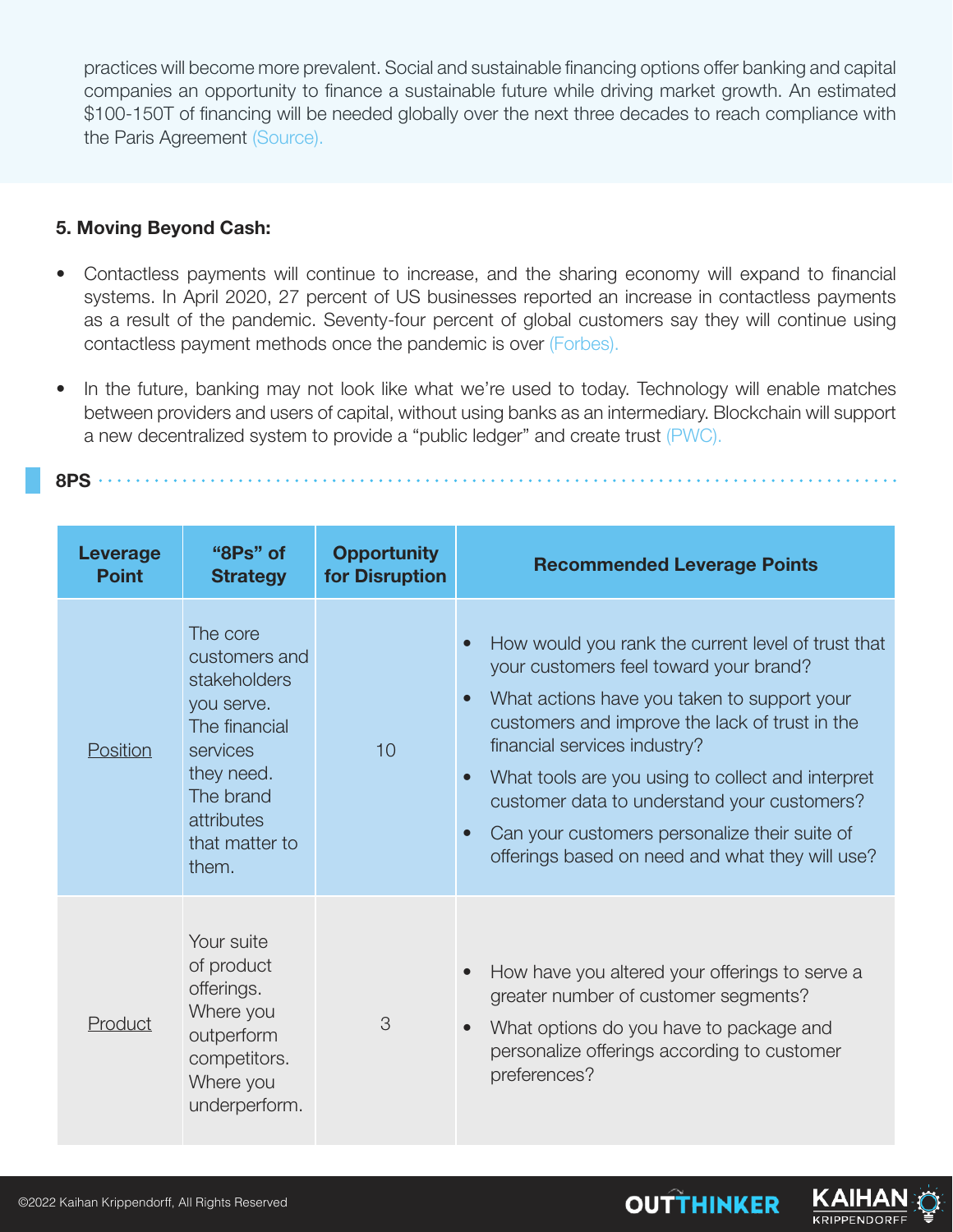| <b>Leverage</b><br><b>Point</b> | "8Ps" of<br><b>Strategy</b>                                                                                   | <b>Opportunity</b><br>for Disruption | <b>Recommended Leverage Points</b>                                                                                                                                                                                                                                                                                                                                                                                                                |
|---------------------------------|---------------------------------------------------------------------------------------------------------------|--------------------------------------|---------------------------------------------------------------------------------------------------------------------------------------------------------------------------------------------------------------------------------------------------------------------------------------------------------------------------------------------------------------------------------------------------------------------------------------------------|
| Promotion                       | How you<br>communicate<br>with<br>customers<br>(including your<br>marketing,<br>sales, and PR<br>teams).      | 6                                    | What opportunities do you have to partner with<br>new fintech companies with enhanced marketing<br>capabilities?<br>In your current partnerships, are your interests<br>aligned and supported?                                                                                                                                                                                                                                                    |
| Price                           | How you<br>charge<br>customers.<br>How you<br>monetize.                                                       | $\overline{4}$                       | How could you combine or bundle services<br>based on usage?<br>What opportunities do you have to create co-<br>branded offers with partners?<br>How are you leveraging digital to enable risk-<br>adjusted or flexible pricing?                                                                                                                                                                                                                   |
| Placement                       | How you<br>deliver your<br>products and<br>services.                                                          | $\Theta$                             | How are you creating a hybrid digital and physical<br>$\bullet$<br>environment?<br>What is the user experience when accessing your<br>$\bullet$<br>digital services?<br>What opportunities do you have to partner with<br>$\bullet$<br>companies that are interested in serving the same<br>customers to enhance both of your capabilities?<br>How are you using mobile to serve your<br>$\bullet$<br>customers and personalize their experience? |
| Physical<br>Experience          | The key<br>experiences<br>in your client<br>journey. What<br>they see,<br>smell, feel,<br>taste, and<br>hear. | $\overline{7}$                       | How are you segmenting customers? Do they<br>feel supported as individuals?<br>To what extent have you moved from a branch<br>model to self-service and digital?                                                                                                                                                                                                                                                                                  |

**OUTTHINKER** 

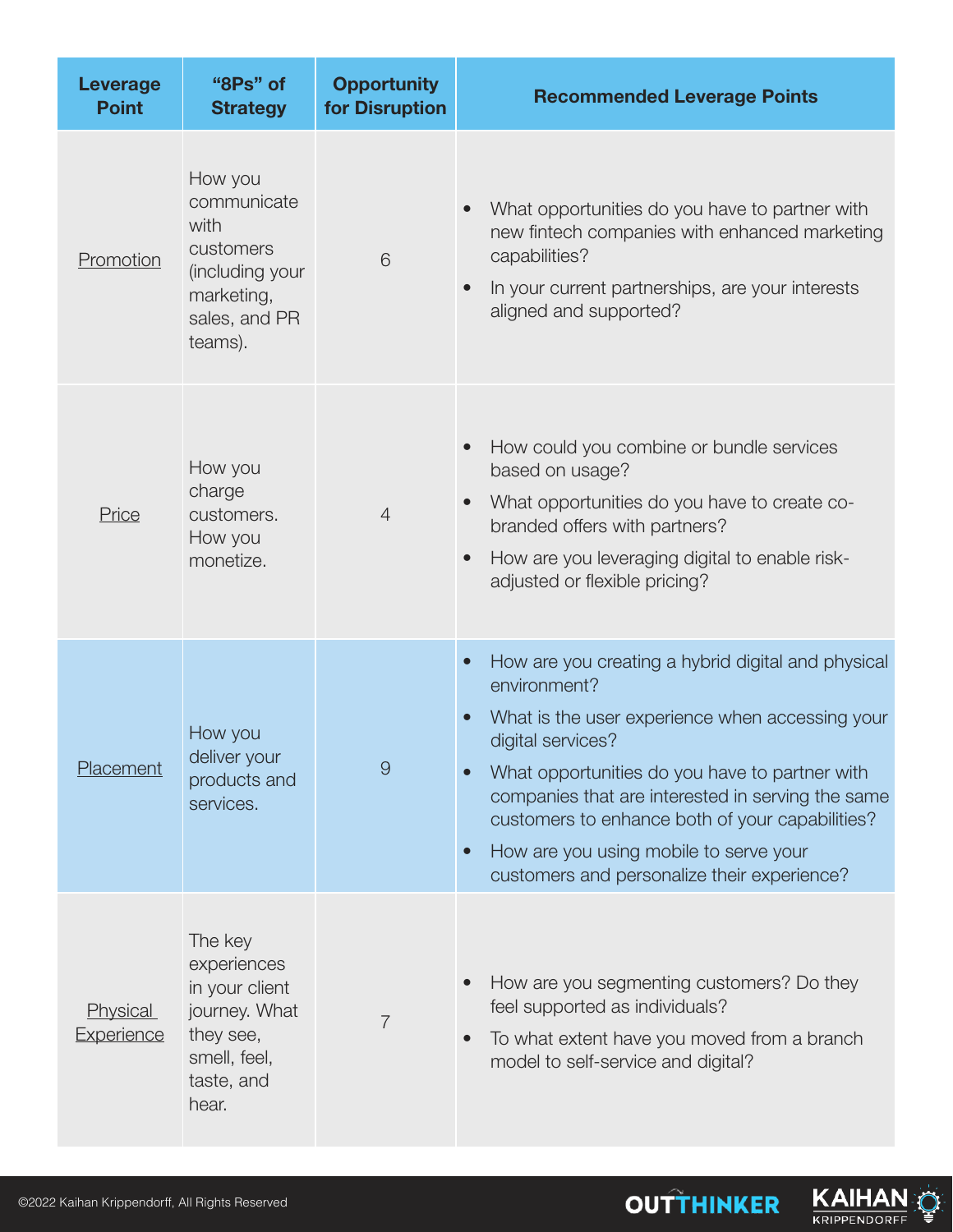| Leverage<br><b>Point</b> | "8Ps" of<br><b>Strategy</b>                                                                                    | <b>Opportunity</b><br>for Disruption | <b>Recommended Leverage Points</b>                                                                                                                                                                                                                                                                                      |
|--------------------------|----------------------------------------------------------------------------------------------------------------|--------------------------------------|-------------------------------------------------------------------------------------------------------------------------------------------------------------------------------------------------------------------------------------------------------------------------------------------------------------------------|
| <b>Processes</b>         | How your core<br>operations and<br>processes run.<br>The potential<br>bottlenecks in<br>the system.            | 9                                    | What obstacles have you encountered in<br>$\bullet$<br>updating your legacy systems?<br>If you operate in a legacy environment, what<br>$\bullet$<br>partners might help you transition?<br>What are you doing to increase speed of<br>$\bullet$<br>transformation in order to move to digital and<br>mobile offerings? |
| <b>People</b>            | How you hire,<br>onboard, train,<br>and develop.<br>What you look<br>for in your<br>employees.<br>Your values. | 6                                    | As the physical branch model transforms,<br>employees need to be empowered to work from<br>anywhere.<br>Partnering with banks gives fintechs access to<br>$\bullet$<br>top talent.                                                                                                                                      |

#### **OUTTHINKERS**



• The financial giant is building an ecosystem of startups and has expanded into partnerships with fintechs to enhance digital offerings/mobile payments. It has also provided a platform and created alliances for fintech expansion in the Middle East and Africa (Source).

## J.P.Morgan

In recent years, plenty of indicators have shown Big Tech would upset big banks by entering banking. JPMorgan is outthinking the competition by joining forces with them. The bank has partnered with Amazon and Airbnb to empower them to offer banking services. The platforms will be able to offer virtual bank accounts, loans, and discounts to customers who stash money in their e-wallets. Customers can process payments within the apps. In exchange, JPMorgan will handle all payment processing and cash movement (Source).



**KRIPPENDORI**